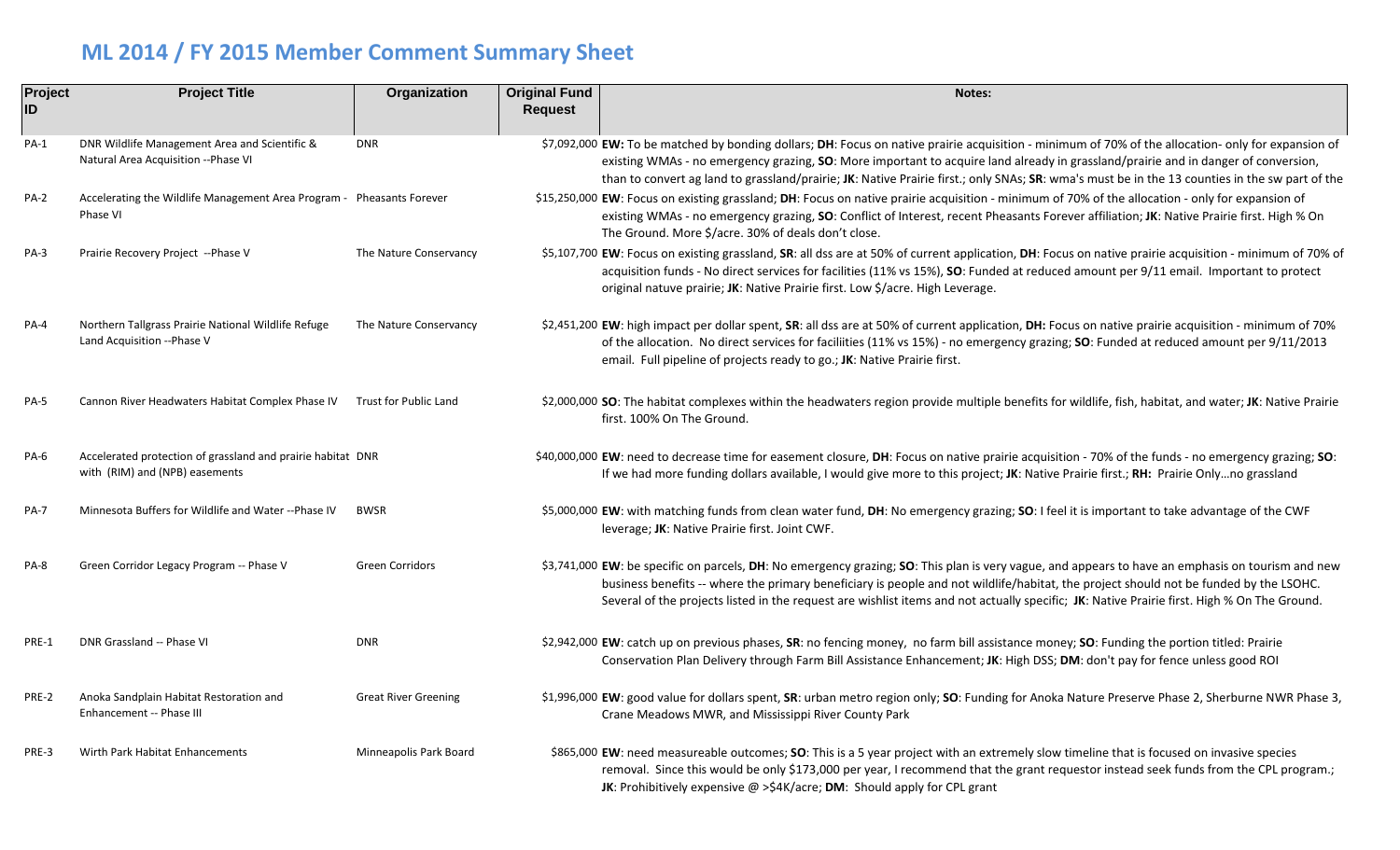| PRE-4       | Crow-Hassan Prairie Complex Restoration and<br>Enhancement                                                                         | Three Rivers Park District                    | \$536,000 JK: Low cost, good leverage, high % On The Ground.                                                                                                                                                                                                                                                                                                                      |
|-------------|------------------------------------------------------------------------------------------------------------------------------------|-----------------------------------------------|-----------------------------------------------------------------------------------------------------------------------------------------------------------------------------------------------------------------------------------------------------------------------------------------------------------------------------------------------------------------------------------|
| PRE-5       | Praire and Oak Savanna Restoration along Mississippi Anoka County<br>and Rum Rivers                                                |                                               | \$470,000 EW: include non-game and game species inventory in outcomes; JK: Prairie Restoration portion. High \$/acre. High \$ materials.                                                                                                                                                                                                                                          |
| $FA-1$      | <b>Dynamic Forest Conservation</b>                                                                                                 | American Bird Conservancy                     | \$4,241,800 EW: focus on activities 4, 5, and 6; JK: Relatively low \$/acre.                                                                                                                                                                                                                                                                                                      |
| FA-2        | Preventing Forest Fragmentation and Protecting and<br>Restoring Lake and Stream Habitat in the St. Louis<br><b>River Watershed</b> | Fond du Lac Band of Lake<br>Superior Chippewa | \$2,924,000 EW: purchase priority property; JK: Protect lake. Must be permanent.; DM: buy as a WMA, DNR contract with tribe to manage; RS: Need<br>resolution over who controls non-band hunting rights, aka wolf hunting. Is purchasing Indian trust land the same as purchasing a<br>wetland for USFWS? Need answer. Would support DNR purchase with Band management agreement. |
| $FA-3$      | Camp Ripley ACUBProtecting one of the last great<br>places in Minnesota -- Phase IV                                                | <b>Morrison County</b>                        | \$3,501,600 EW: good matching funds; SO: The criteria used to determine parcel selection is at least 80% percent focused on people, and the impact<br>on habitat/wildlife is less than secondary in nature. The habitat/wildlife component should be driving the selection of funded projects by<br>the LSOHC, not the people component.                                          |
| FA-4        | Northeastern Minnesota Sharp-tailed Grouse Habitat<br>Partnership -- Phase V                                                       | MN Sharp-tailed Grouse<br>Society             | \$5,848,000 EW: native game bird, DH: No emergency grazing; SO: Conflict of Interest, recent Pheasants Forever affiliation; JK: Acquisitions first.                                                                                                                                                                                                                               |
| <b>FA-5</b> | Protecting Pinelands Sands Aquifer Forestlands and<br>Aquatic Habitat Phase 1                                                      | <b>DNR</b>                                    | \$4,268,600                                                                                                                                                                                                                                                                                                                                                                       |
| FA-6        | Protect (Acquire) Key Forest Habitat Lands - Cass<br>County Phase V                                                                | <b>Cass County</b>                            | \$2,027,600 EW: primary focus needs to be on habitat                                                                                                                                                                                                                                                                                                                              |
| <b>FA-7</b> | State Forest Acquisitions Phase II- RJ Dorer Memorial<br>Hardwoods State Forest Land Asset Project                                 | DNR                                           | \$3,000,000 EW: prioritize parcels for best habitat at earliest date; SO: I recommend the grant requestors work at spending the funds from last year's<br>grant before they seek additional funding. I would like to see some success from Phase 1 first.; JK: Higher \$/acre.                                                                                                    |
| FA-8        | Southeast Minnesota Protection and Restoration --<br>Phase II                                                                      | The Nature Conservancy                        | \$7,819,000 SR: dss at 50% of application; SO: Although an expensive project, there is little public land available in the southeastern section of<br>Minnesota, and this project will provide it. Recommended amount is the reduced number given in 9/11/13 email                                                                                                                |
| FRE-1       | Big Woods Habitat Corridors in Scott County                                                                                        | <b>Scott County</b>                           | \$1,840,100 SO: Despite many questions during the presentation, the grant requestor was unable to describe what restoration and enhancement was<br>to be done with the funds.                                                                                                                                                                                                     |
| FRE-2       | Floodplain Forest Enhancement - Mississippi River                                                                                  | <b>Audubon Society</b>                        | \$655,000 SO: It will take up to 3 years to complete this project and the same work would need to be continued for many years thereafter. This<br>would qualify for CPL funds if broken into 1 or 2-year segments. I encourage the requestor to apply to the CPL program instead.; JK: 190<br>acres in Goodhue County.                                                            |
| $WA-1$      | RIM-WRP Partnership -- Phase VI                                                                                                    | <b>BWSR</b>                                   | \$17,550,000 EW: catch up on previous phases, DH: Focus some effort on native prairie acquisition - minimum of 20% of the allocation - no emergency<br>grazing; SO: If we had more funding dollars available, I would give more to this project; JK: Outstanding leverage.                                                                                                        |
| <b>WA-2</b> | Accelerating the Waterfowl Production Area Program - Pheasants Forever<br>Phase VI                                                 |                                               | \$12,350,000 EW: catch up on previous phases; SO: Conflict of Interest, recent Pheasants Forever affiliation; JK: High leverage.                                                                                                                                                                                                                                                  |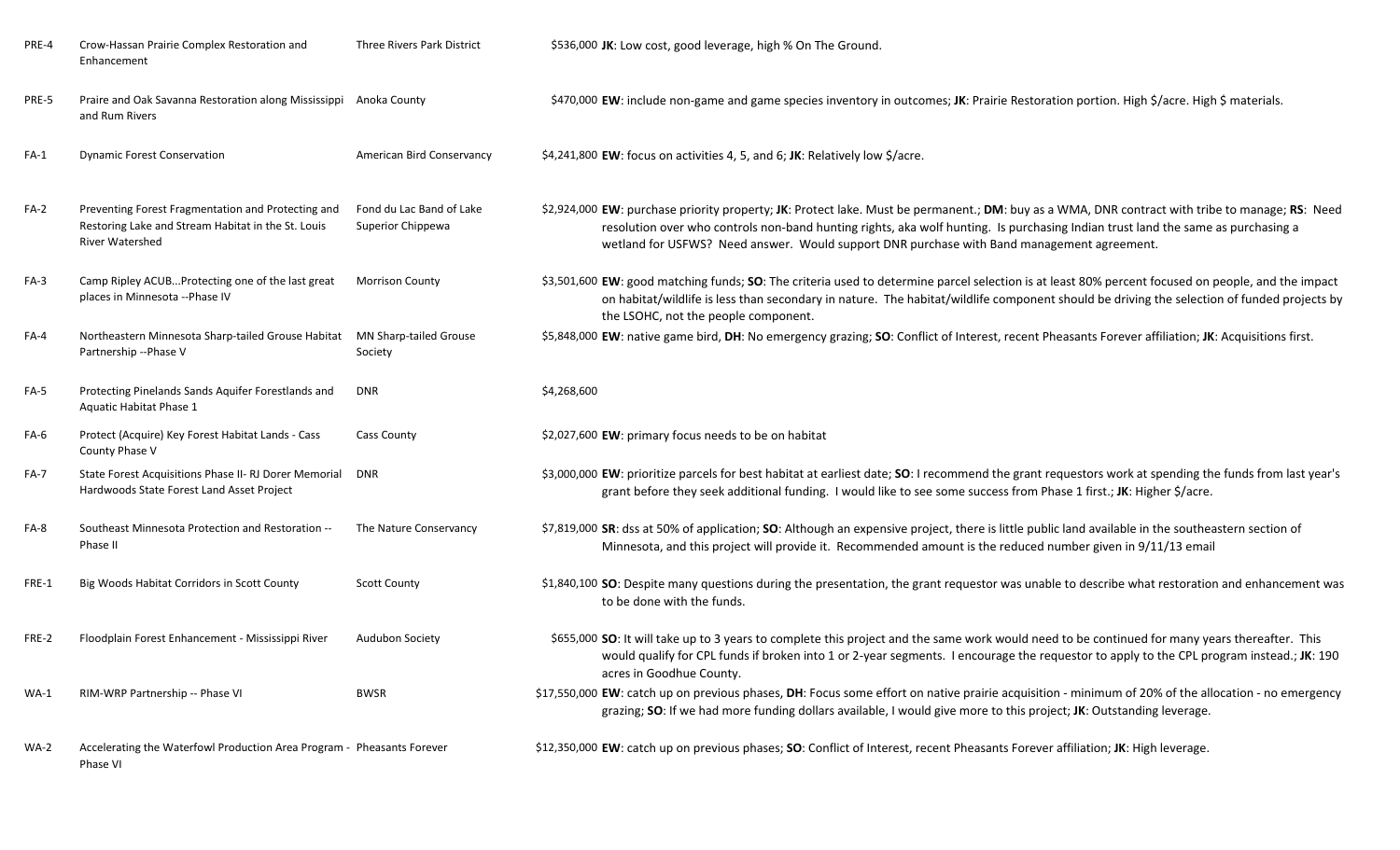| $WA-3$      | Wild Rice Shoreland Protection Phase III                                                                       | <b>BWSR</b>               | \$2,775,100                                                                                                                                                                                                                                                                                                                                                                                                                                                                                                                                                       |
|-------------|----------------------------------------------------------------------------------------------------------------|---------------------------|-------------------------------------------------------------------------------------------------------------------------------------------------------------------------------------------------------------------------------------------------------------------------------------------------------------------------------------------------------------------------------------------------------------------------------------------------------------------------------------------------------------------------------------------------------------------|
| WRE-1       | Accelerated Shallow Lakes and Wetland Enhancement - DNR<br>- Phase VI                                          |                           | \$2,250,000 EW: prioritize tracts and enhancements; SO: Recommend funding one year's worth of overall project                                                                                                                                                                                                                                                                                                                                                                                                                                                     |
| WRE-2       | Living Shallow Lakes & Wetlands Initiative -- Phase IV Ducks Unlimited                                         |                           | \$6,000,000 EW: prioritize tracts and enhancements, DH: Combine with WRE-1 rather than two separate projects; SO: Recommend funding one<br>year's worth of overall project                                                                                                                                                                                                                                                                                                                                                                                        |
| HAIS-2      | Protect Aquatic Habitat from Asian Carp                                                                        | <b>DNR</b>                | \$6,500,000 EW: apply for funding after update plan is in place, DH: My guess is that the locks will get closed and the DNR will ask to modify the<br>existing funds for this project; SO: No actual plan to do anything, the proposal was merely theoretical; JK: Close L/D #1. Substitution,<br>Research, Poorly Defined. High DSS.; RS: Vague proposal. "At this time, this proposal is unable to identify specific tasks"                                                                                                                                     |
| HAIS-3      | Minnehaha Creek Watershed District (MCWD) Aquatic Minnehaha Creek<br>Invasive Species (AIS) Management Program | <b>Watershed District</b> | \$2,070,000 EW: MCWD has a plan and is putting effort into controlling invasives in their district; SO: Use this project as a test case for efficacy and<br>acceptance, prior to expending funds elsewhere in the state. Has group considered utilizing user fees for the project lakes, to increase<br>the scope of the project?; JK: First must have (1) Mandate (2) 24/7 availability & manning (3) Penalty for noncompliance.; RS: Launches<br>pilot project for AIS control techniques                                                                       |
| HAIS-4      | Statewide AIS Facilities and Equipment                                                                         | MN COLA                   | \$25,182,900 SO: There are too many problems with this project, and even the Copmmissioner of the DNR said that it would not work. It makes more<br>sense to try a test case on a smaller scale first (see project HAIS-3), and see whether it is even a viable option.; JK: First must have (1)<br>Mandate (2) 24/7 availability & manning (3) Penalty for noncompliance.; RH: pilot project administered by MDA; DM: Statewide<br>competitive grant to LUG or las associations; RS: Proposal beyond the scope of Council; Needs statewide legislative scrutiny. |
| CPL-1       | Conservation Partners Legacy Grant Program ML2014 DNR                                                          |                           | \$5,000,000 SO: If we are going to have a Metro side of CPL, I think we need to bring the original CPL down for an overall combined budget of \$6MM                                                                                                                                                                                                                                                                                                                                                                                                               |
| CPL-2       | Conservation Partners Legacy Metro Grant Program<br>ML2014                                                     | <b>DNR</b>                | \$5,000,000 SO: If we are going to have a Metro side of CPL, I think we need to bring the original CPL down for an overall combined budget of \$6MM                                                                                                                                                                                                                                                                                                                                                                                                               |
| X-1         | <b>Contract Management</b>                                                                                     | <b>DNR</b>                | \$175,000 JC: Dept of Admin/Not DNR                                                                                                                                                                                                                                                                                                                                                                                                                                                                                                                               |
| X-2         | <b>Restoration Evaluations</b>                                                                                 | <b>DNR</b>                | \$100,000                                                                                                                                                                                                                                                                                                                                                                                                                                                                                                                                                         |
| HA-1        | MN DNR Aquatic Habitat Program - Phase VI                                                                      | <b>DNR</b>                | \$5,450,000 EW: focus on enhancement projects; need to get caught up on previous FY allocations, SR: ama acquisition only; JK: AMA acquisitions<br>first, then restorations. High \$ Personnel.                                                                                                                                                                                                                                                                                                                                                                   |
| <b>HA-2</b> | Metro Big Rivers -- Phase V                                                                                    | Minnesota Valley Trust    | \$3,689,000 EW: focus on enhancement and proposals with highest leverage; SO: Funding recommendation is for MVT and TPL projects; JK:<br>Acquisitions first.                                                                                                                                                                                                                                                                                                                                                                                                      |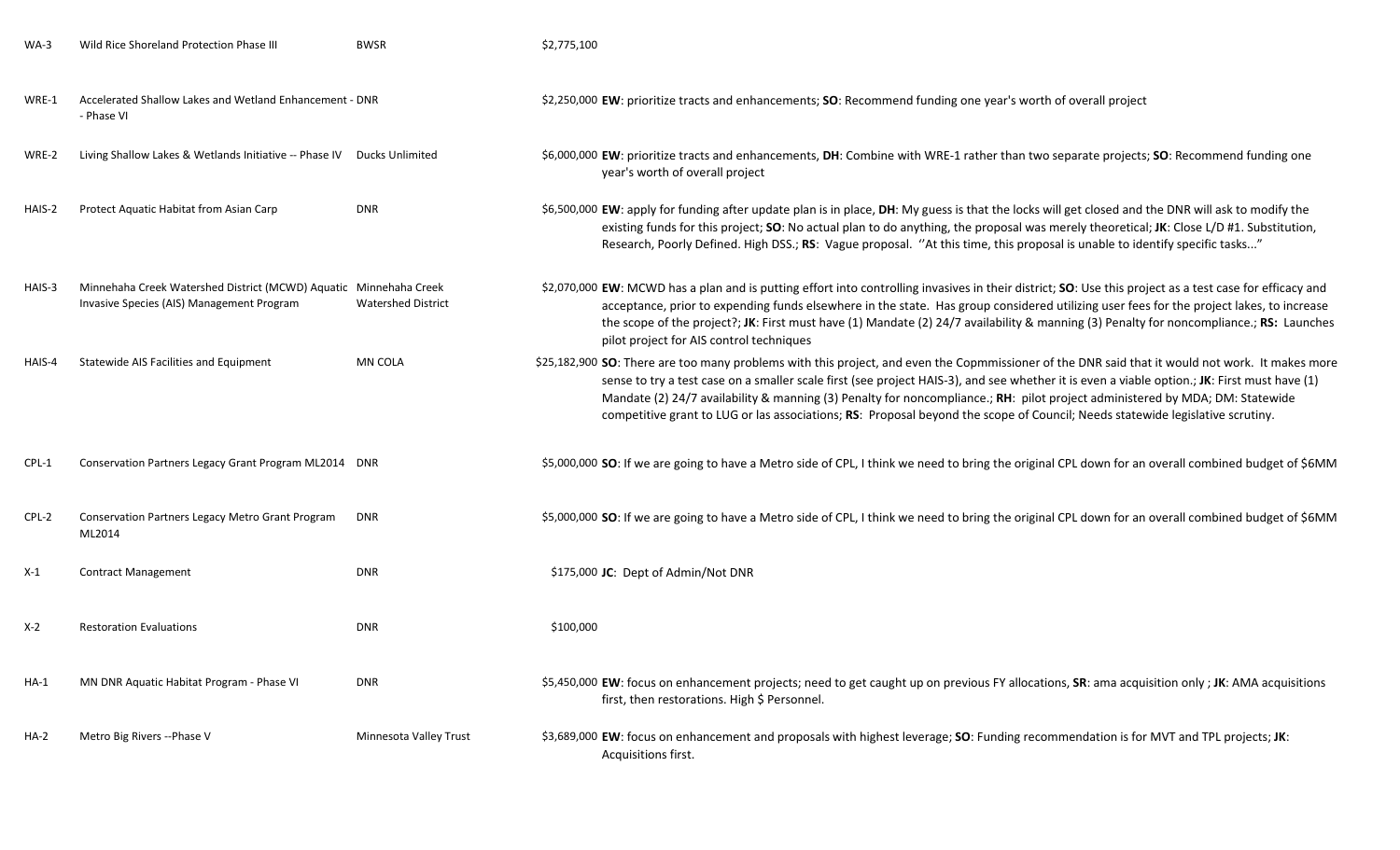| $HA-3$      | Vermillion River WMA Acquisition                                                                | <b>DNR</b>                                    | \$6,452,800 EW: work with Dakota County to purchase entire acreage; DH: No holding cost reimbursement, seller should agree to make payment<br>equal to property taxes for duration of mining activity, SO: DNR indicated that this is a high-priority project for them, and they would try<br>to find other funds to complete the project if possible. I propose funding a portion of the project.; JK: Very expensive when value of<br>gravel to operator factored in.; RS: Land deal questions need to be resolved |
|-------------|-------------------------------------------------------------------------------------------------|-----------------------------------------------|----------------------------------------------------------------------------------------------------------------------------------------------------------------------------------------------------------------------------------------------------------------------------------------------------------------------------------------------------------------------------------------------------------------------------------------------------------------------------------------------------------------------|
| HA-4        | Fisheries Habitat Protection on Strategic North Central Leech Lake Watershed<br>Minnesota Lakes | Foundation                                    | \$8,392,800 EW: purchase priority property, SR: must do lake roosevelt; SO: Recommend funding the acquisition, but not the easements at this time;<br>JK: Woods Bay acquisition.; RS: Begin Roosevelt lake acquistion, begin easement process                                                                                                                                                                                                                                                                        |
| <b>HA-5</b> | 3,500-foot Shoreland Acquisition on the St. Croix River Washington County                       |                                               | \$2,500,000 EW: submit habitat enhancement grant proposal to CPL; SO: The main beneficiary of this project would be people who are enjoying the<br>uninterrupted view of the river from the State Trail, which is less than 200 feet from the shoreline. Since the focus is clearly for "people",<br>it does not qualify for funding that is intended for wildlife/habitat purposes.; JK: Prohibitively expensive. Poor habitat value.                                                                               |
| HA-6        | Habitat Protection/Restoration in Dakota County --<br>Phase V                                   | Dakota County                                 | \$1,550,000 EW: good track record and conservation partner                                                                                                                                                                                                                                                                                                                                                                                                                                                           |
| <b>HA-7</b> | Mustinka River Fish and Wildlife Habitat Corridor<br>Rehabilitation - REVISED \$\$              | <b>Bois de Sioux Watershed</b><br>District    | \$2,723,225 SO: I recommend funding at the revised amount, however, I have concerns that the primary purpose of the project may be focused more<br>on flooding control (which is not appropriate for LSOHC funds) than habitat/wildlife purposes.                                                                                                                                                                                                                                                                    |
| HRE-1       | Minnesota Trout Unlimited Coldwater Fish Habitat<br>Enhancement & Restoration --Phase VI        | Minnesota Trout Unlimited                     | \$2,600,000 EW: good community involvement and track record                                                                                                                                                                                                                                                                                                                                                                                                                                                          |
| HRE-2       | St. Louis River Restoration Initiative --Phase II                                               | <b>DNR</b>                                    | \$3,221,400 EW: matching with Clean Water Fund; JK: High Leverage. Great partnership.                                                                                                                                                                                                                                                                                                                                                                                                                                |
| HRE-3       | Duluth 2012 Flood: Stream Habitat Restoration<br>Program                                        | South St. Louis County<br>SWCD                | \$5,667,500 EW: other funding possibilities, SR: misled council on application; SO: Recommend funding for priorities 1, 2, and 3; JK: Prohibitively<br>expensive. Breakouts CPL-eligible.                                                                                                                                                                                                                                                                                                                            |
| HRE-4       | Knife River Habitat Rehabilitation -- Phase II                                                  | Lake Superior Steelhead<br>Assoc.             | \$1,499,000 EW: restoration activities after plan and personnel in place                                                                                                                                                                                                                                                                                                                                                                                                                                             |
| HRE-6       | Washington County's Last Best Places                                                            | <b>Washington County</b>                      | \$775,000 SO: Recommend funding for sites 1 and 3 only; JK: Breakouts CPL-eligible.                                                                                                                                                                                                                                                                                                                                                                                                                                  |
| HRE-7       | Grey Cloud Slough Habitat Restoration                                                           | South Washington<br><b>Watershed District</b> | \$452,000 EW: apply for habitat restoration funds after bridge is in place; SO: According to the information in the presentation, the cost of the large<br>culvert would be about \$1.2MM and the district already has these funds. The increased benefit for habitat is nominal between the large<br>culvert and the bridge option. The highest benefit of the bridge would be for people, not habitat and wildlife.; JK: Transportation project.                                                                   |
| HRE-8       | Lake Nokomis Habitat Enhancements                                                               | Minneapolis Park Board                        | \$604,000 EW: if matched by Park Board; SO: Can't do the other projects without getting rid of the first carp. It appears the requestors have not<br>considerd poisoning the lake and restocking first. Also, this is not a proven technology that will in fact manage the carp.; DM: Should<br>apply for CPL Grant                                                                                                                                                                                                  |